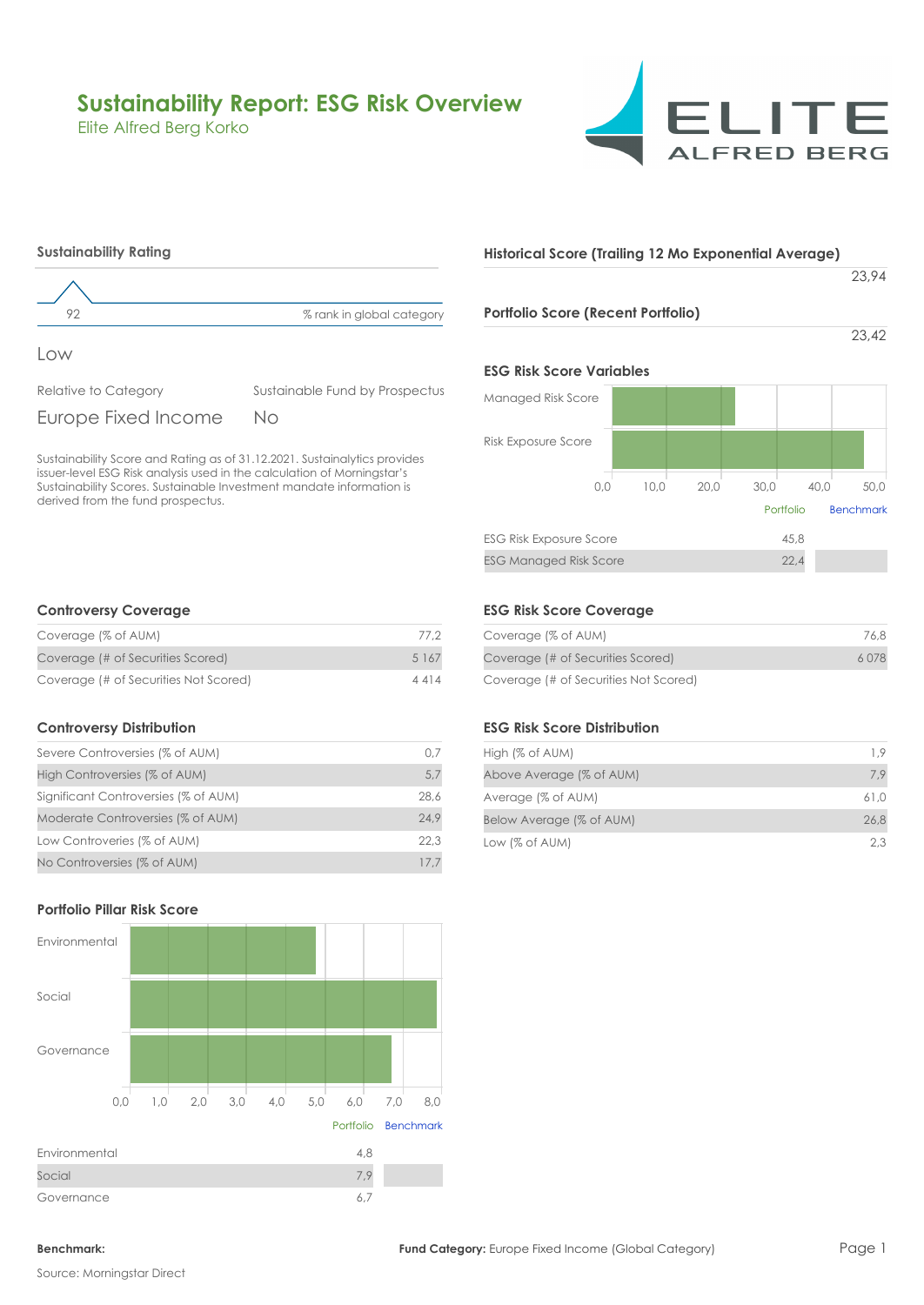# **Sustainability Report: Holdings Detail**

Elite Alfred Berg Korko



# **Top 10 Holdings Details**

|                                           | Weighting Sector | Sector | Style | Country    | Morningstar Fair<br>Rating | Price/<br>Value<br>Ratio | P/E<br>Ratio<br>(TTM) | Market<br>Value<br>(Mil) | Market<br>Cap<br>(Mil) |
|-------------------------------------------|------------------|--------|-------|------------|----------------------------|--------------------------|-----------------------|--------------------------|------------------------|
| BNP Paribas Euro Corporate Bd I C         | 13,67            |        | H     | <b>LUX</b> | ****                       |                          | 6,05                  | 15,68                    |                        |
| JPM Global Corp Bd I (acc) EUR H          | 13,28            |        |       | <b>LUX</b> | ****                       |                          |                       | 15,23                    |                        |
| LGT EM Frontier LC Bond M EUR             | 8.60             |        |       | <b>IRL</b> |                            |                          |                       | 9,86                     |                        |
| <b>LGT EM Frontier LC Bond L EUR</b>      | 6,52             |        |       | <b>IRL</b> |                            |                          |                       | 7,48                     |                        |
| AXAWF Global Infl Bds I Cap EUR           | 6,47             |        |       | <b>LUX</b> | ****                       |                          |                       | 7.42                     |                        |
| Unilnstitutional Structured Credit HY     | 3,55             |        |       | <b>LUX</b> |                            |                          |                       | 4,07                     |                        |
| AXA WF ACT US HY Bds Lw Carb G C USD 3.49 |                  |        |       | <b>LUX</b> |                            |                          |                       | 4,01                     |                        |
| European Loans I EUR Acc                  | 3,40             |        |       | <b>LUX</b> |                            |                          |                       | 3,90                     |                        |
| Kemira Oyi 1%                             | 3,30             |        |       | <b>FIN</b> |                            |                          |                       | 3,78                     |                        |
| UBAM EM Sustainable Local Bd IEC EUR      | 3.08             |        |       | <b>LUX</b> |                            |                          |                       | 3,53                     |                        |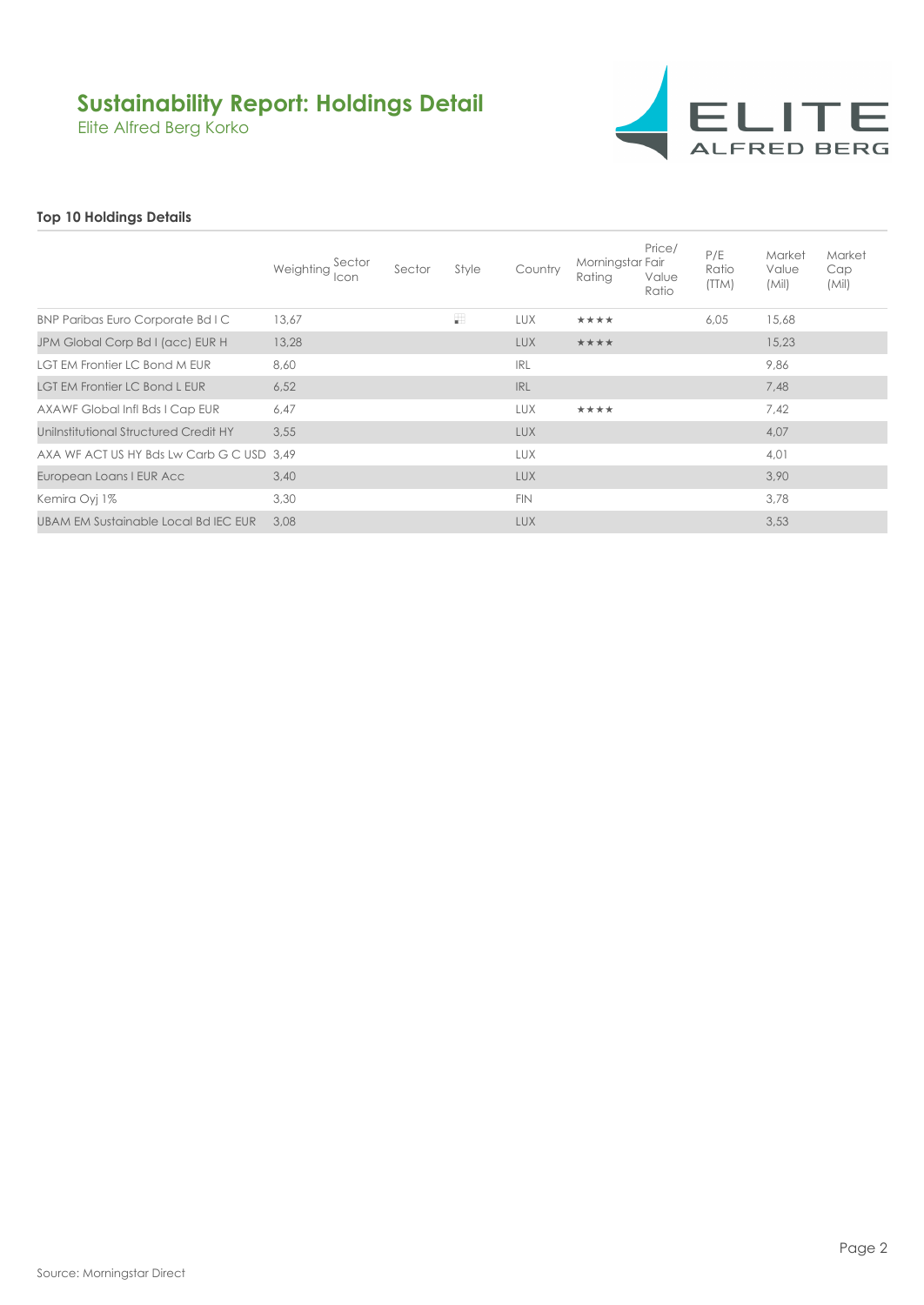# **Sustainability Report: Holdings ESG Risk**

Elite Alfred Berg Korko



# **Top 10 Holdings ESG Scores**

|                                       | <b>ESG</b><br><b>Risk</b><br>Score | <b>Risk</b><br>Exposure | Managed<br><b>Risk</b> | Peer<br>Group                | Classification | Rating<br>Date |
|---------------------------------------|------------------------------------|-------------------------|------------------------|------------------------------|----------------|----------------|
| BNP Paribas Euro Corporate Bd I C     |                                    |                         |                        |                              |                |                |
| JPM Global Corp Bd I (acc) EUR H      |                                    |                         |                        |                              |                |                |
| LGT EM Frontier LC Bond M EUR         |                                    |                         |                        |                              |                |                |
| <b>LGT EM Frontier LC Bond L EUR</b>  |                                    |                         |                        |                              |                |                |
| AXAWF Global Infl Bds I Cap EUR       |                                    |                         |                        |                              |                |                |
| Unilnstitutional Structured Credit HY |                                    |                         |                        |                              |                |                |
| AXA WF ACT US HY Bds Lw Carb G C USD  |                                    |                         |                        |                              |                |                |
| European Loans I EUR Acc              |                                    |                         |                        |                              |                |                |
| Kemira Oyj 1%                         | 28                                 | 55                      | 28                     | Diversified Chemicals Medium |                | 8.2.2022       |
| UBAM EM Sustainable Local Bd IEC EUR  |                                    |                         |                        |                              |                |                |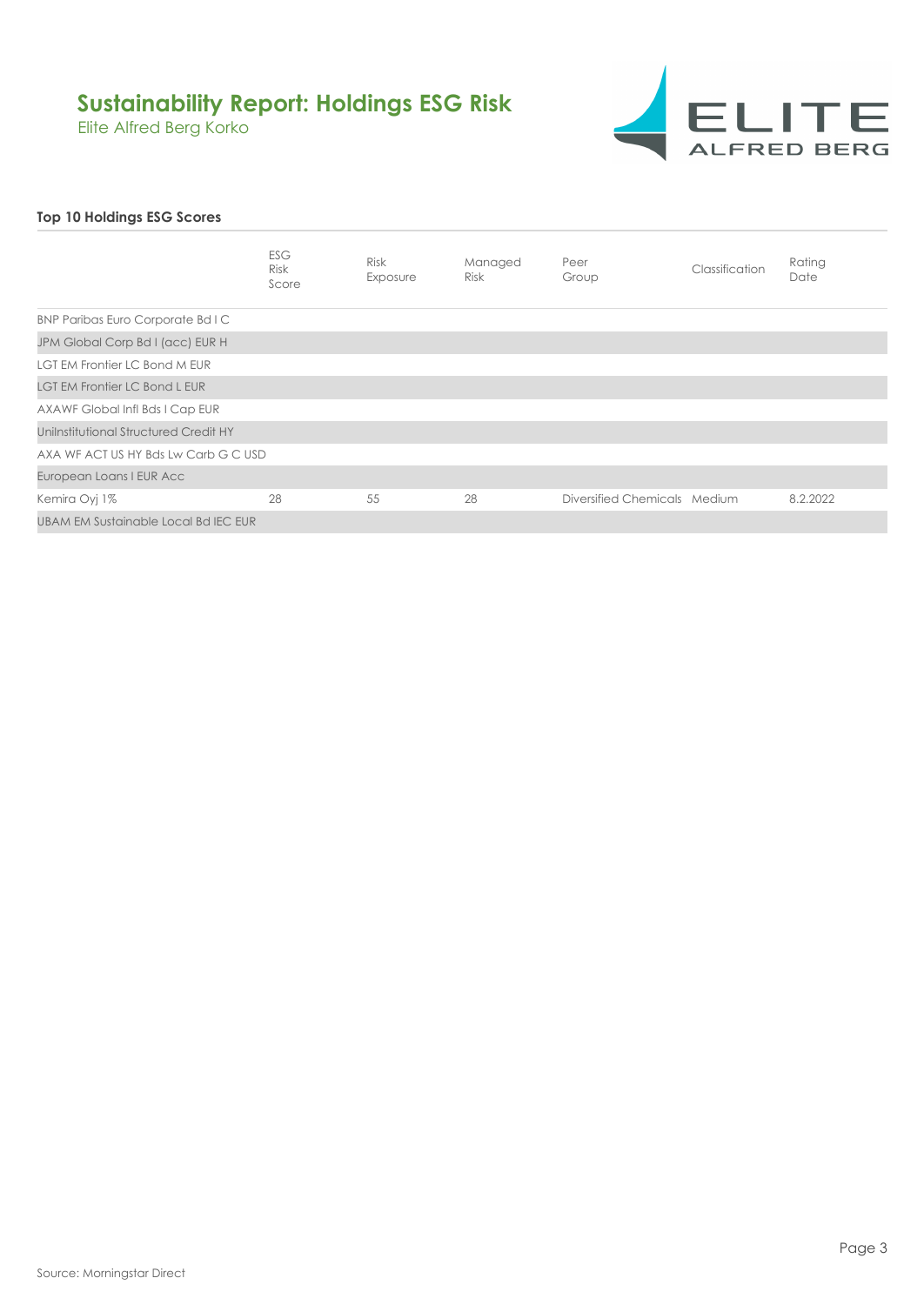# **Sustainability Report: Holdings ESG Risk Pillar**

Elite Alfred Berg Korko



# **Top 10 Holdings ESG Pillar Scores**

|                                       | Environ.<br>Risk<br>Score | Social<br><b>Risk</b><br>Score | Govern.<br>Risk<br>Score | Peer<br>Group                  | Rating<br>Date |
|---------------------------------------|---------------------------|--------------------------------|--------------------------|--------------------------------|----------------|
| BNP Paribas Euro Corporate Bd I C     |                           |                                |                          |                                |                |
| JPM Global Corp Bd I (acc) EUR H      |                           |                                |                          |                                |                |
| LGT EM Frontier LC Bond M EUR         |                           |                                |                          |                                |                |
| <b>LGT EM Frontier LC Bond L EUR</b>  |                           |                                |                          |                                |                |
| AXAWF Global Infl Bds I Cap EUR       |                           |                                |                          |                                |                |
| Unilnstitutional Structured Credit HY |                           |                                |                          |                                |                |
| AXA WF ACT US HY Bds Lw Carb G C USD  |                           |                                |                          |                                |                |
| European Loans I EUR Acc              |                           |                                |                          |                                |                |
| Kemira Oyj 1%                         | 14,02                     | 6                              | 8                        | Diversified Chemicals 8.2.2022 |                |
| UBAM EM Sustainable Local Bd IEC EUR  |                           |                                |                          |                                |                |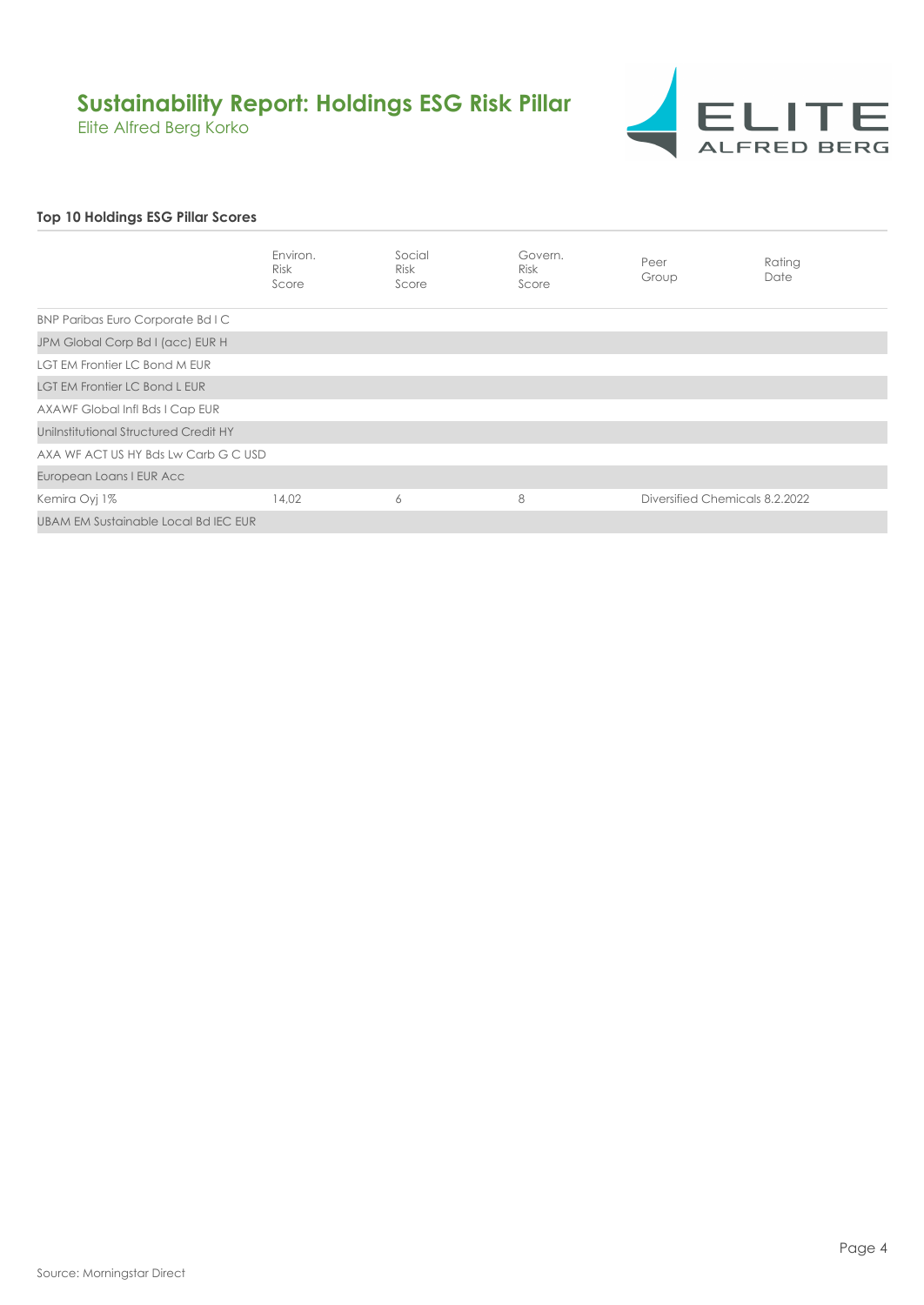# **Sustainability Report: Carbon Risk Overview**

Elite Alfred Berg Korko







## **Recent Portfolio**



# **Emissions**

| Carbon Intensity - Carbon (metric ton)/Revenue (Mil USD) |
|----------------------------------------------------------|
| Scope 1 - Direct (metric tons of CO2)                    |
| Scope 2 - Indirect (metric tons of CO2)                  |
| Benchmark Scope 1 - Direct (metric tons of CO2)          |
| Benchmark Scope 2 - Indirect (metric tons of CO2)        |
| Portfolio vs. Benchmark Scope 1                          |
| Portfolio vs. Benchmark Scope 2                          |



### Portfolio Benchmark

| Severe Carbon Risk (% of AUM)     |  |
|-----------------------------------|--|
| High Carbon Risk (% of AUM)       |  |
| Medium Carbon Risk (% of AUM)     |  |
| Low Carbon Risk (% of AUM)        |  |
| Negligible Carbon Risk (% of AUM) |  |

## **Carbon Risk**

| Carbon Risk Score               |  |
|---------------------------------|--|
| Carbon Exposure Score           |  |
| Carbon Management Score         |  |
| <b>Carbon Operations Risk</b>   |  |
| Carbon Products & Services Risk |  |
| Stranded Assets Risk            |  |

# **Carbon Risk Category Average**

| Carbon Risk Score               | 9.5  |
|---------------------------------|------|
| Carbon Exposure Score           | 21.0 |
| Carbon Management Score         | 60,6 |
| <b>Carbon Operations Risk</b>   | 3.6  |
| Carbon Products & Services Risk | 2.2  |
| Stranded Assets Risk            |      |

# **Benchmark:** Category)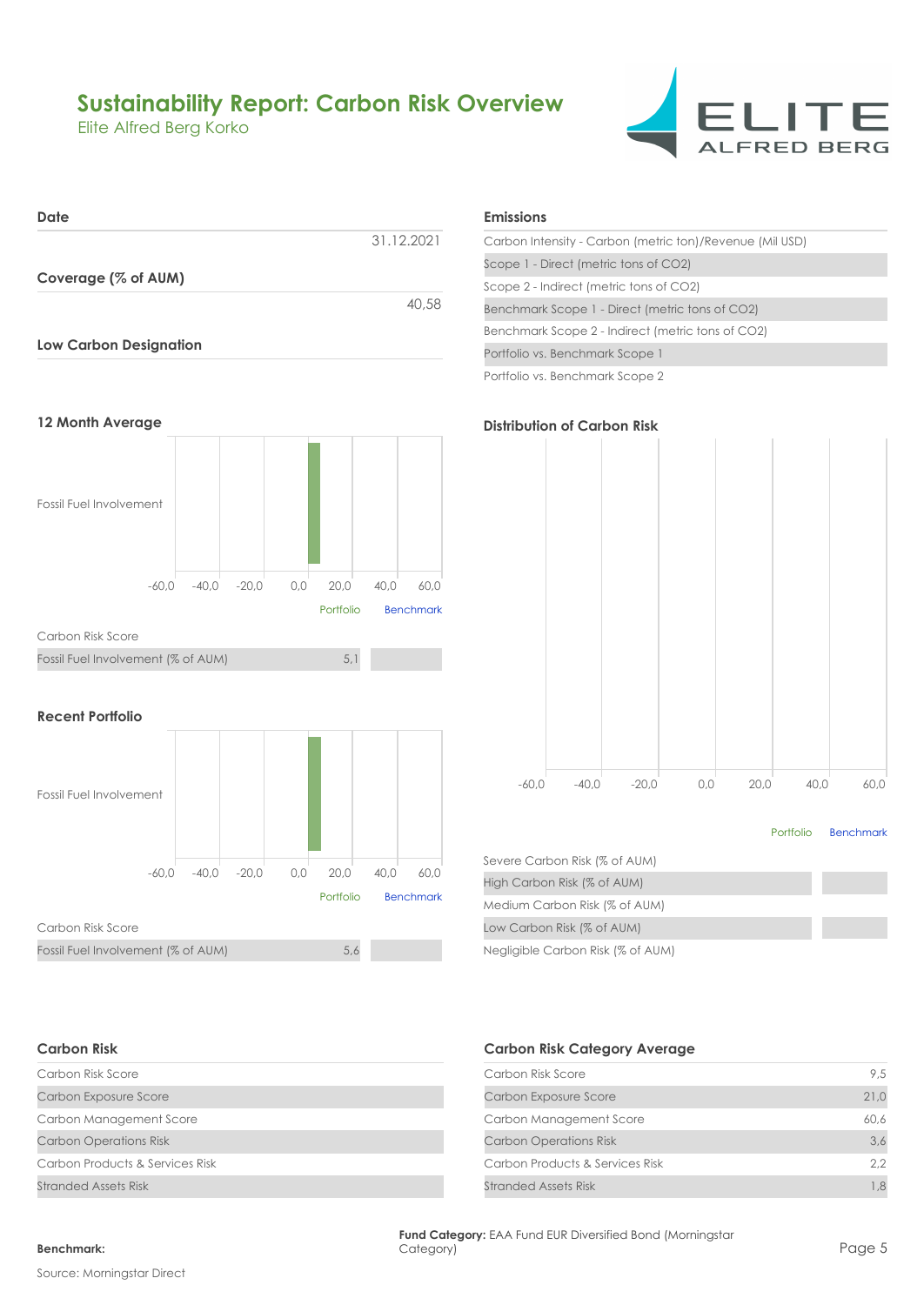# **Sustainability Report: Carbon Involvement**

Elite Alfred Berg Korko